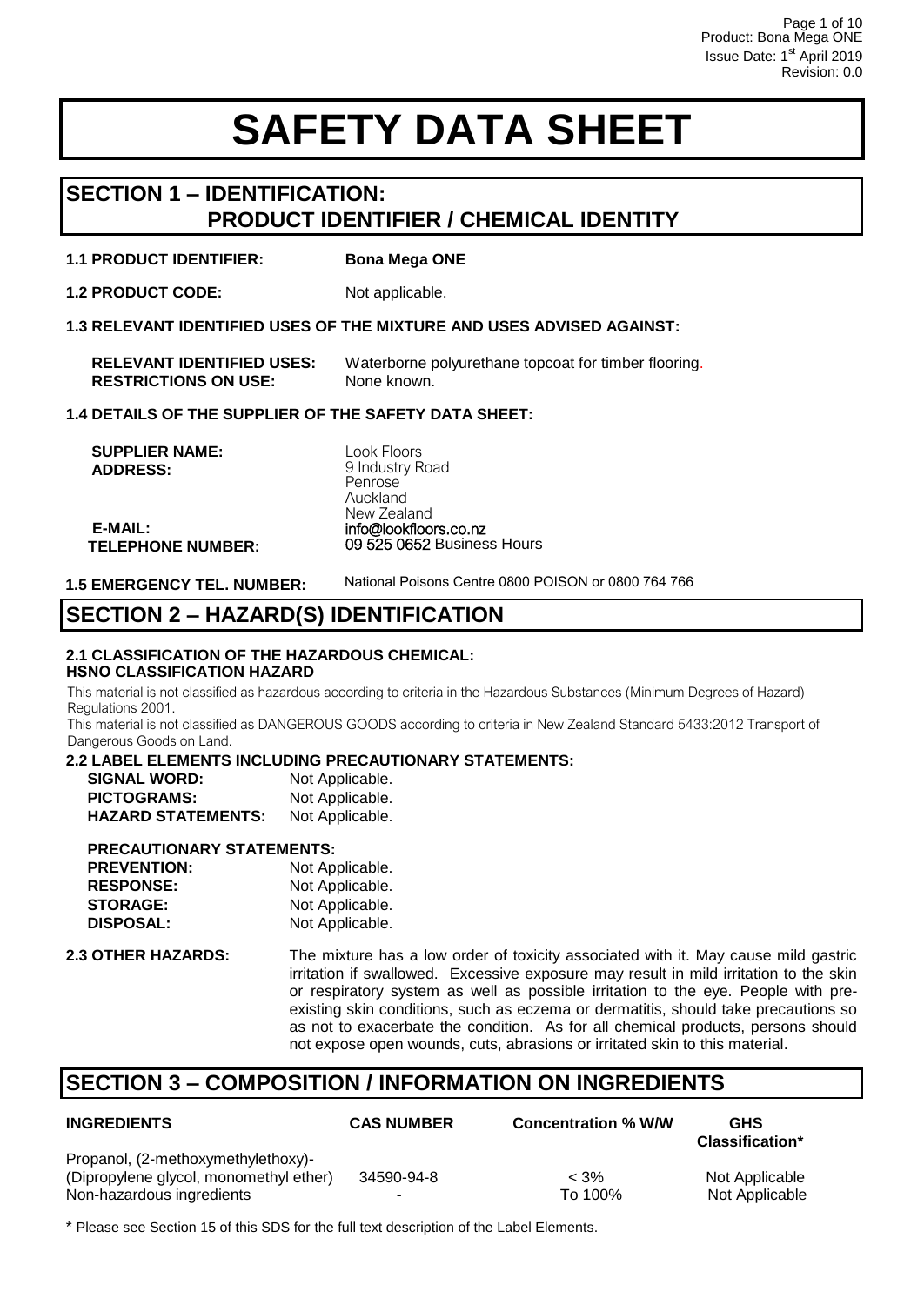# **SECTION 4 – FIRST AID MEASURES**

 **PROTECTION FOR** 

### **4.1 DESCRIPTION OF NECESSARY FIRST AID MEASURES:**

- **INGESTION:** Rinse mouth out with water. If swallowed, according to the manufacturer, do NOT induce vomiting. For advice, contact the Poisons Information Centre (phone Australia 131 126; New Zealand 0800 764 766) or a doctor. If vomiting occurs, lean patient forward or place on left side (head-down position, if possible) to maintain open airway and prevent aspiration. If irritation develops or persists or vomiting has occurred after ingestion, seek medical assistance.
- **EYE**: If in eyes, hold eyelids apart and flush the eye immediately with large amounts of running water. Check for contact lenses. If there are contact lenses, these should be removed after several minutes of rinsing by the exposed person or medical personnel if it can be done easily. After flushing, if irritation develops or persists, seek medical assistance.
- **SKIN CONTACT:** If skin or hair contact has occurred remove any contaminated clothing and footwear, wash skin or hair thoroughly with soap and water. Do NOT use solvents and/or thinners. If irritation develops or persists, consult a Doctor.
- **INHALATION:** If a person is affected by inhaling the product, remove the patient from further exposure into fresh air, if safe to do so. If providing assistance, avoid exposure to yourself - only enter contaminated environments with adequate respiratory equipment. Once removed, lay patient down in a well-ventilated area and reassure them whilst waiting for medical assistance. If not breathing, provide artificial respiration and seek immediate medical assistance. If unconscious, place in a recovery position and seek immediate medical assistance.
- **FIRST AIDERS:** No person shall place themselves in a situation that is potentially hazardous to themselves. As the product is a floor coating, if the person has ingested the product, do not use direct mouth-to-mouth resuscitation techniques. Always ensure that you are wearing gloves when dealing with first aid procedures involving chemicals and/or blood.
- **FIRST AID FACILITIES:** Eye wash fountain and safety showers are recommended in the area where the product is used. As a minimum, a source of running, potable water must be available.

### **4.2 MOST IMPORTANT SYMPTOMS & EFFECTS, BOTH ACUTE & DELAYED, CAUSED BY EXPOSURE:**

- **ACUTE:** Ingestion or inhalation of vapours may lead to irritation of the mouth and respiratory tract. Ingestion may lead to nausea. Eye contact may lead to localised burning, redness and tearing. Skin contact may lead to redness or itching.
- **CHRONIC:** Repeated or prolonged skin contact may cause removal of natural fat from the skin, resulting in non-allergic contact dermatitis and absorption through the skin. Repeated or prolonged skin contact may also aggravate/exacerbate existing skin conditions, such as dermatitis.

### **4.3 INDICATION OF ANY IMMEDIATE MEDICAL ATTENTION AND SPECIAL TREATMENT NECESSARY:**

 **ADVICE TO DOCTOR:** Treat symptomatically. The manufacturer recommends that if large quantities have been ingested a Poisons Specialists should be contacted immediately as a precaution. As the product is a floor coating material it may present an aspiration hazard if vomiting has occurred after ingestion of large quantities. As a precaution, if vomiting has occurred after ingestion, the patient should be monitored for adverse effects.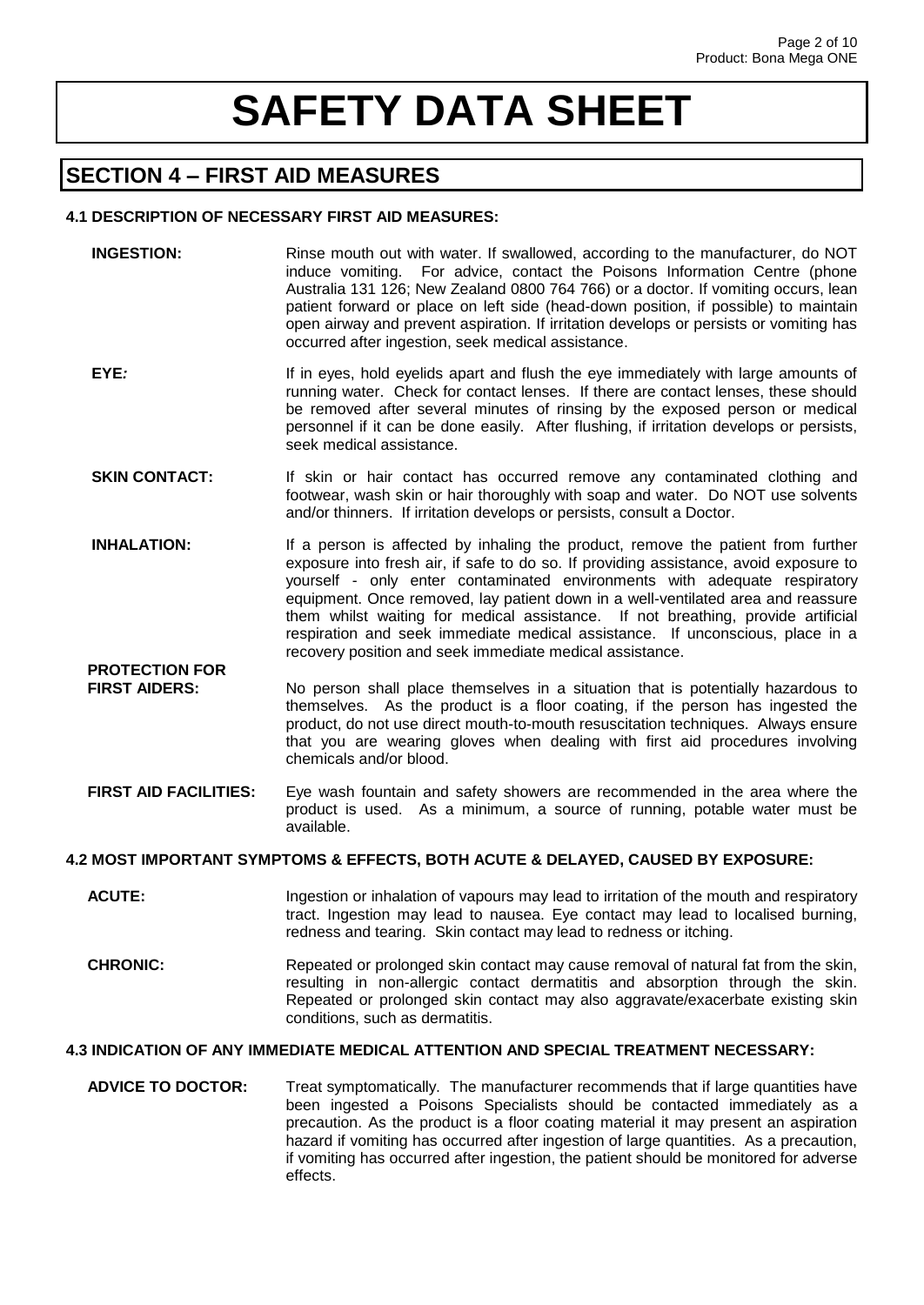# **SECTION 5 – FIRE FIGHTING MEASURES**

# **5.1 EXTINGUISHING MEDIA:**

| <u>J.I LAIINUUIUIIIIU MLDIA.</u>    |                                                                                                              |
|-------------------------------------|--------------------------------------------------------------------------------------------------------------|
| <b>SUITABLE MEDIA:</b>              | Use extinguishing media appropriate for surrounding fire. Use carbon dioxide,                                |
|                                     | alcohol resistant foam, dry chemical or water fog. Spray down fumes resulting from                           |
|                                     | fire.                                                                                                        |
| <b>UNSUITABLE MEDIA:</b>            | Avoid using full water jet directed at residual material that may be burning. Water                          |
|                                     | may cause splattering on hot residues.                                                                       |
|                                     | 5.2 SPECIAL HAZARDS ARISING FROM THE SUBSTANCE OR MIXTURE:                                                   |
|                                     | <b>COMBUSTION HAZARDS:</b> Please note that this product contains a polyurethane based polymer dispersion in |
|                                     |                                                                                                              |
|                                     | water. If the solvent is evaporated during a fire, the residual dispersed materials                          |
|                                     | may decompose and release toxic substances. Combustion may produce oxides                                    |
|                                     | of carbon and nitrogen, and if the product solvent is evaporated during a fire, the                          |
|                                     | residual dispersed materials may decompose and release dense black smoke and                                 |
|                                     | toxic substances such as hydrogen cyanide from the polyurethane component.                                   |
|                                     |                                                                                                              |
| <b>5.3 ADVICE FOR FIREFIGHTERS:</b> |                                                                                                              |
| FIRE:                               | This product is not flammable under conditions of use. Once the aqueous                                      |
|                                     | component has evaporated, the residual component will be combustible. Keep                                   |
|                                     | storage tanks and fire exposed surfaces, etc, cool with water spray. Do not allow                            |
|                                     |                                                                                                              |
|                                     | runoff from a fire to enter drains, sewers or waterways.                                                     |

#### **HAZCHEM CODE:** Not applicable.

**EXPLOSION:** No information to indicate that the product is an explosion hazard. Extinguish all sources of flame or spark. Closed containers may explode when exposed to extreme heat.

**PROTECTIVE EQUIPMENT:** In the event of a fire, wear full protective clothing and self-contained breathing equipment with full-face piece operated in the pressure demand or other positive pressure mode.

# **SECTION 6 – ACCIDENTAL RELEASE MEASURES**

### **6.1 PERSONAL PRECAUTIONS, PROTECTIVE EQUIPMENT AND EMERGENCY PROCEDURES:**

 **PERSONAL PROTECTION:** For spills, wear Nitrile Rubber gloves, glasses/goggles, boots and full-length clothing. During routine operation for a small spill a respirator is not required. However, if mists or vapours are generated, an approved organic vapour/particulate respirator is required. For large spills, or in confined spaces, a full chemically resistant body-suit is recommended and the atmosphere must be evaluated for oxygen deficiency. If in doubt wear self-contained breathing apparatus.

 **CONTROL MEASURES:** Ventilate area and extinguish and/or remove all sources of ignition. Stop the leak if safe to do so. Caution: The spilled product will be slippery. Avoid contact with the spilled material.

#### **EMERGENCY PROCEDURES:** In the event of a spill or accidental release, notify the relevant authorities in accordance with all applicable regulations.

### **6.2 ENVIRONMENTAL PRECAUTIONS:**

**SPILL ADVICE:** Do not allow product to enter drains, surface water, sewers or watercourses inform local authorities if this occurs.

### **6.3 METHODS AND MATERIALS FOR CONTAINMENT AND CLEANING UP:**

 **CONTAINMENT:** Contain the spill and absorb with a proprietary absorbent material, sand or earth. Caution: The spilled product will be slippery. For large spills prepare a bund/barrier/dyke ahead of the spill to confine the spill and allow later recovery. If there is the possibility of spills to enter drains, surface water, sewers or watercourses ensure bunding, or that drains are covered, to minimise the potential for this to occur.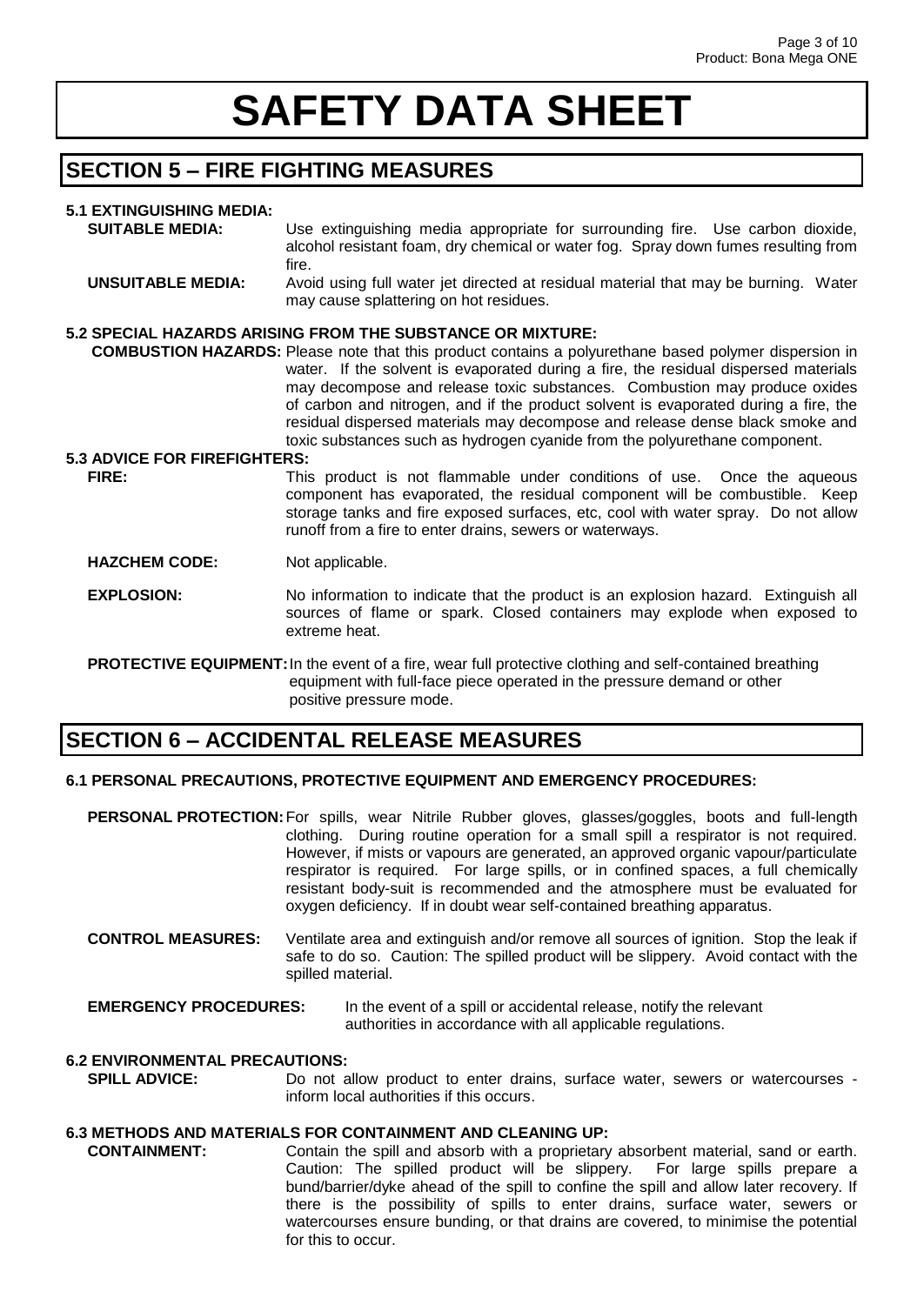# **SECTION 6 – ACCIDENTAL RELEASE MEASURES - Continued**

**CLEANING PROCEDURES:** Having contained the spill, as mentioned above, collect all material quickly and place used absorbent in suitable containers. Caution: The spilled product will be slippery. Follow local regulations for the disposal of waste. For large spills that have been bunded, the material can be pumped into vessels and returned for reprocessing or destruction. Personnel must wear gloves, goggles or glasses, boots and full-length clothing during cleaning procedures. Wash contaminated area and objects with detergent and water after spill has been cleared. Rinse the cleaned area with water. Do not allow wash water or rinsings to enter drains, surface water, sewers or water courses. Avoid using solvents during the cleaning process.

# **SECTION 7 – HANDLING AND STORAGE, INCLUDING HOW THE CHEMICAL MAY BE SAFELY USED**

### **7.1 PRECAUTIONS FOR SAFE HANDLING:**

**SAFE HANDLING:** Avoid contact with the product by using appropriate protective equipment such as gloves, glasses or goggles and full-length clothing. A full-face shield should be used if there is the potential for the product to enter the eye via processes such as mixing or splashes. Prevent small spills and leakage to avoid slip hazards. Eating, drinking, and smoking should be prohibited in the area where this material is handled, stored and processed. Workers should follow good personal hygiene practices, such as washing hands before eating, drinking and smoking. Remove contaminated clothing and protective equipment before entering eating areas. Avoid inhalation of vapours; as per any industrial product adequate ventilation must be supplied to remove vapours from the work environment to achieve this. Never use pressure to empty the container; the container is not a pressure vessel. Keep containers tightly closed when not in use. Prevent product from entering waterways, drains or sewers.

### **7.2 CONDITIONS FOR SAFE STORAGE, INCLUDING ANY INCOMPATABILITIES:**

**SAFE STORAGE:** Store in a well ventilated, frost-free area away from direct sunlight, ignition sources, oxidising agents, strong acids and alkalis, foodstuffs, animal feeds and clothing. Keep containers closed when not in use. Always keep in containers made of the same material as the original one. Containers that have been opened must be carefully resealed and kept upright to prevent leakage. Protect the packaging from damage. When the packaged material is intact the product is deemed to be of limited hazard. Label precautions must be followed at all times.

### **INCOMPATIBILITIES:** Avoid oxidising agents, including strong acids, and strongly alkaline materials.

# **SECTION 8 – EXPOSURE CONTROLS & PERSONAL PROTECTION**

## **8.1 EXPOSURE CONTROL MEASURES:**

**EXPOSURE LIMIT VALUES:** Exposure standards for the product have not been established. However, in the operation of certain equipment or at elevated temperatures, if Dipropylene glycol, monomethyl ether vapours or mists are generated, the following Exposure Standard must be observed:

# **Dipropylene glycol, monomethyl ether (Skin annotation):**

Time Weighted Average (TWA):  $50$  ppm, 308 mg/m<sup>3</sup>

- **8.2 BIOLOGICAL MONITORING:** No data available.
- 8.3 CONTROL BANDING: No data available.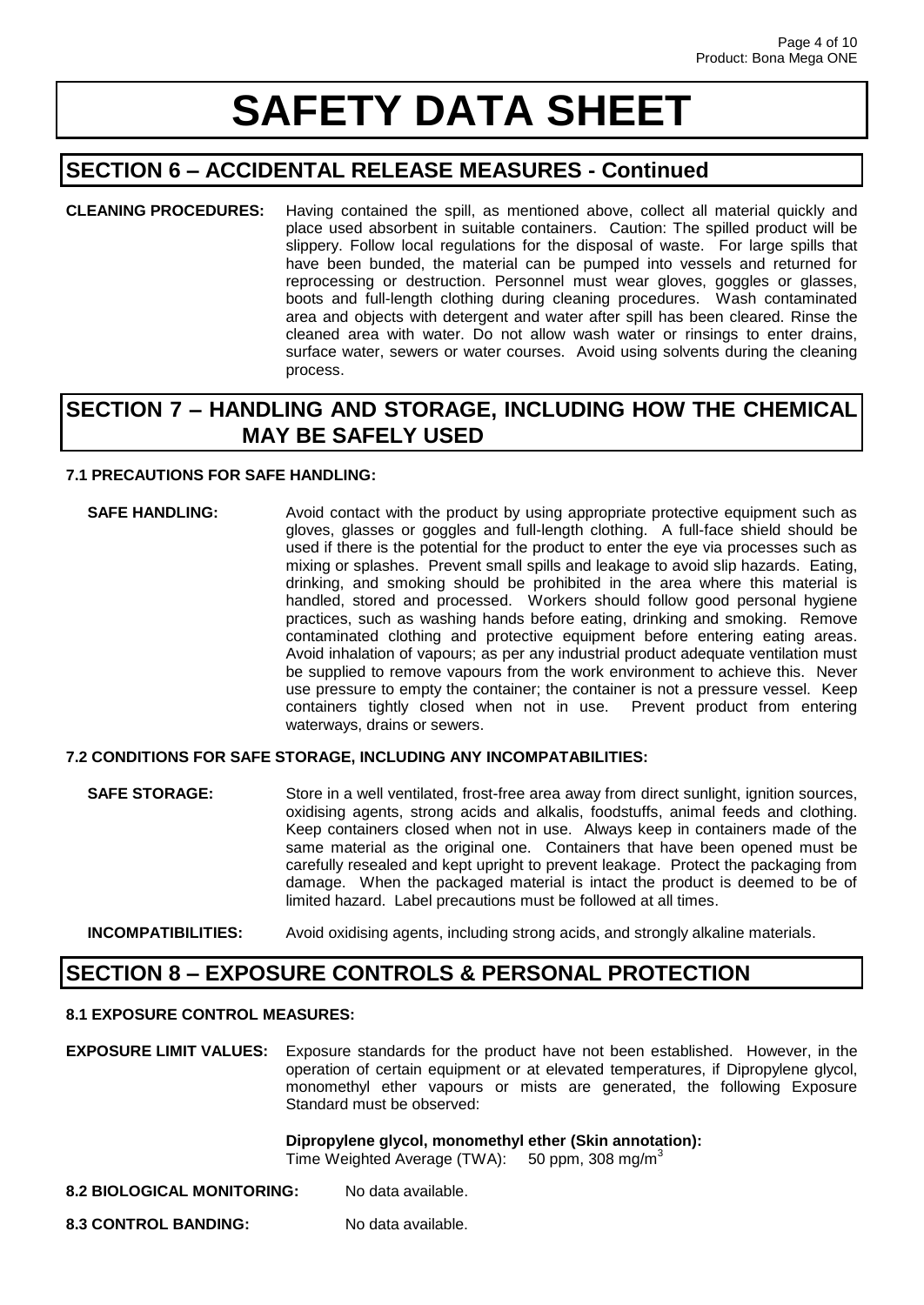# **SECTION 8 – EXPOSURE CONTROLS & PERSONAL PROTECTION - Cont'd**

# **8.4 ENGINEERING CONTROLS:**

Use product in a well ventilated area. Where reasonably practical this should be achieved by the use of local exhaust ventilation and good general extraction. Special ventilation is not normally required. However, in the operation of certain equipment, in enclosed spaces or at elevated temperatures, mists or vapours may be generated and exhaust ventilation may be required to maintain airborne concentration levels below the exposure standard or below a level considered irritating by individuals.

#### **8.5 INDIVIDUAL PROTECTION MEASURES:**

**EYE & FACE PROTECTION:** Wear safety glasses/goggles to avoid eye contact. If when mixing or stirring the product there is the possibility of splashing, a full-face shield is recommended. Use eye protection in accordance with AS 1336 and AS 1337.

**SKIN (HAND) PROTECTION:** If there is the chance of skin contact with the material; wear gloves to provide hand protection. Nitrile rubber gloves are recommended. Gloves should be replaced regularly.

#### **SKIN (CLOTHING) PROTECTION:** During normal operating procedures, long sleeved clothing is recommended to avoid skin contact. Soiled clothing should be washed with detergent prior to re-use.

 **RESPIRATORY PROTECTION:** Use only in well-ventilated areas. During routine operation, a respirator is not required. If mists or vapours are generated, an approved half face organic vapour/particulate respirator is required. Dry sanding, grinding, flame/heat stripping and cutting of the dry film will give rise to dust and/or hazardous fumes. Wet sanding/flatting should be used wherever possible. If exposure cannot be avoided by the provision of local exhaust ventilation during such operations, suitable respiratory protective equipment, such as an approved organic vapour/particulate respirator is required. Use respirators in accordance with AS 1715 and AS 1716.

**THERMAL PROTECTION:** Not applicable.

# **SECTION 9 – PHYSICAL AND CHEMICAL PROPERTIES**

## **9.1 PHYSICAL AND CHEMICAL PROPERTIES:**

**APPEARANCE:** White liquid. **ODOUR:** No data available. **ODOUR THRESHOLD:** No data available. **pH:** Typically 8.<br> **MELTING/FREEZING POINT:** No data available **MELTING/FREEZING POINT: INITIAL BOILING POINT:** No data available. **BOILING RANGE (<sup>o</sup>C):** No data available. **FLASHPOINT (° C):** >100°C (Open Cup). **EVAPORATION RATE:** No data available. **FLAMMABILITY LIMITS (%):** No data available. **VAPOUR PRESSURE (mmHg):** No data available. **VAPOUR DENSITY:** No data available. **DENSITY (g/mL @ 15<sup>o</sup>C):** No data available. **SOLUBILITY IN WATER (g/L):** Completely miscible. **AUTO-IGNITION TEMP (<sup>o</sup>C):** No data available. **DECOMPOSITION TEMP (°C):** No data available. **VISCOSITY (cSt @ 100°C):** No data available. **VISCOSITY (cSt @ 40°C):** No data available.

**PARTITION COEFFICIENT:** No data available for n-octanol/water.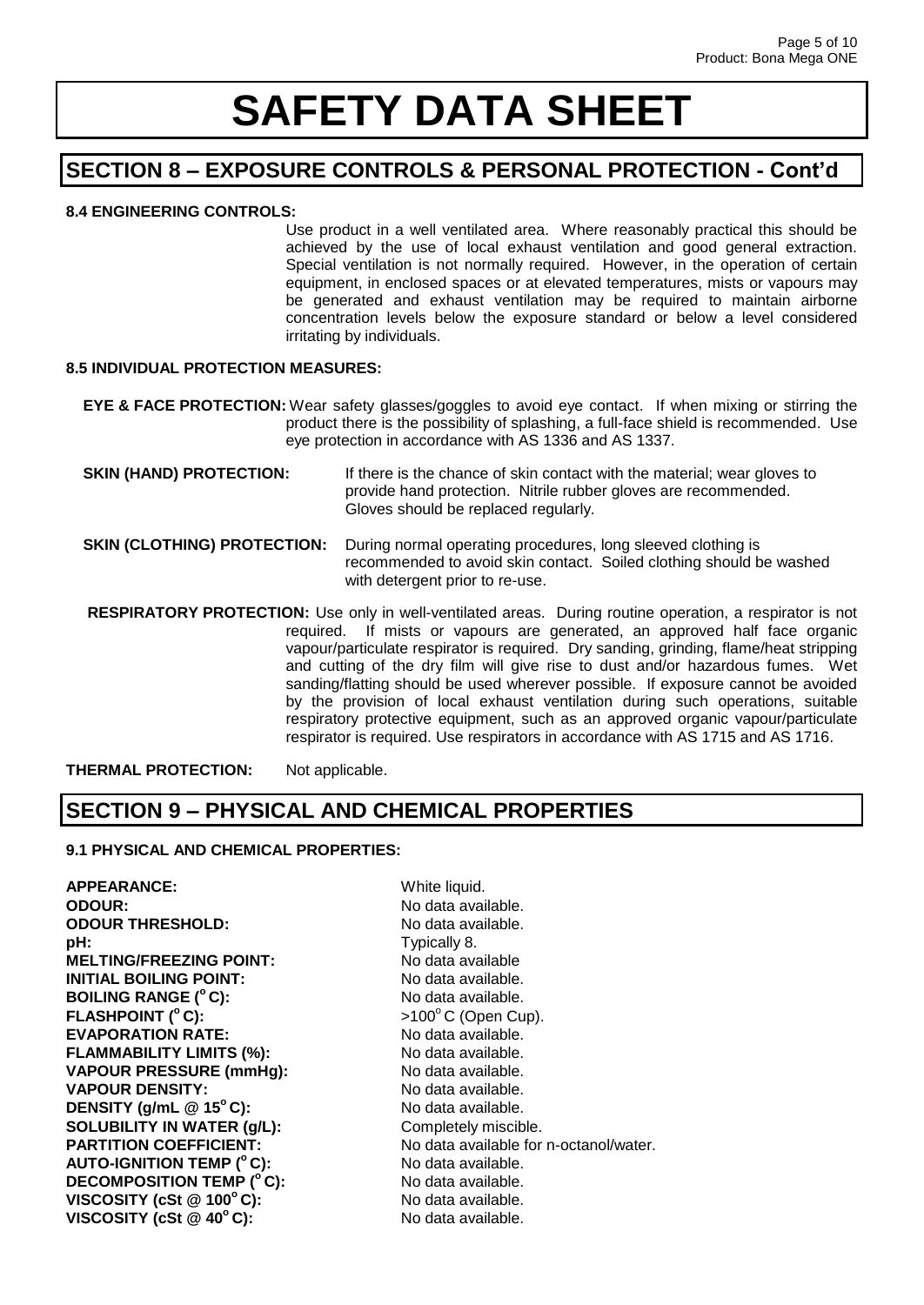# **SECTION 10 – STABILITY AND REACTIVITY**

**10.1 REACTIVITY:** The product does not pose any further reactivity hazards other than those listed in the following sub-sections. **10.2 CHEMICAL STABILITY:** Stable under recommended storage and handling conditions (see section 7). **10.3 POSSIBILITY OF HAZARDOUS REACTIONS:** Keep away from strong oxidising agents, including strong acids as well as strong alkalis. Hazardous polymerisation does not occur. **10.4 CONDITIONS TO AVOID:** Observe the usual precautionary measures for handling chemicals. Do not heat the container or leave the container open when not in use. **10.5 INCOMPATIBLE MATERIALS:** Avoid oxidizing agents, strong acids and strong alkaline materials. **10.6 HAZARDOUS DECOMPOSITION PRODUCTS:** 

Hazardous decomposition products are not expected to form during normal storage requirements. See Section 5.2 for Hazardous Combustion products.

# **SECTION 11 – TOXICOLOGICAL INFORMATION**

## **11.1 INFORMATION ON TOXICOLOGICAL EFFECTS:**

The product is a mixture and test data is not available for the product as a whole. The following component data is supplied by the manufacturer:

# **Dipropylene glycol, monomethyl ether**

Oral -  $LD_{50}$  (Rat): 5,130 mg/kg Dermal -  $LD_{50}$  (Rabbit):  $9,500$  mg/kg

**11.2 SWALLOWED:** This product is expected to have a low order of toxicity associated with it when ingested.Ingestion may cause slight irritation to the mouth, throat and digestive tract. Ingestion of significant quantities may lead to irritation of the stomach and the person may feel nauseous. As the product is a coating material, aspiration into the lungs may be an issue if vomiting has occurred after ingestion or if stomach irrigation is deemed necessary. If the product is ingested and the person has vomited, they should be observed to ensure there is no aspiration into the lungs. During normal usage, ingestion should not be a means of exposure.

### **11.3 SKIN CORROSION / IRRITATION:**

This product is not expected to exhibit Dermal Corrosivity/Irritation, based on the available data and the known hazards of the components. May be mildly irritating to the skin. The Dipropylene glycol, monomethyl ether constituent has the Skin Annotation assigned to it. This means absorption through the skin may be a significant source of exposure. Prolonged or repeated contact may cause removal of the natural fat from the skin, resulting in non-allergic contact dermatitis and possibly absorption through the skin. Correct handling procedures incorporating appropriate protective clothing and gloves should minimise the risk of skin irritation. People with pre-existing skin conditions, such as dermatitis, should take extreme care so as not to exacerbate the condition. According to the Manufacturer Dipropylene glycol, monomethyl ether in rabbit studies is a mild irritant.

### **11.4 SERIOUS EYE DAMAGE / IRRITATION:**

This product is not expected to exhibit Eye Irritation or Serious Damage/ Corrosivity, based on the available data and the known hazards of the components according to the manufacturer. May be mildly irritating to the eyes. Symptoms may include localised burning, redness and tearing. Correct handling procedures incorporating appropriate eye protection should minimise the risk of eye irritation. According to the Manufacturer Dipropylene glycol, monomethyl ether in rabbit and human studies is a mild irritant.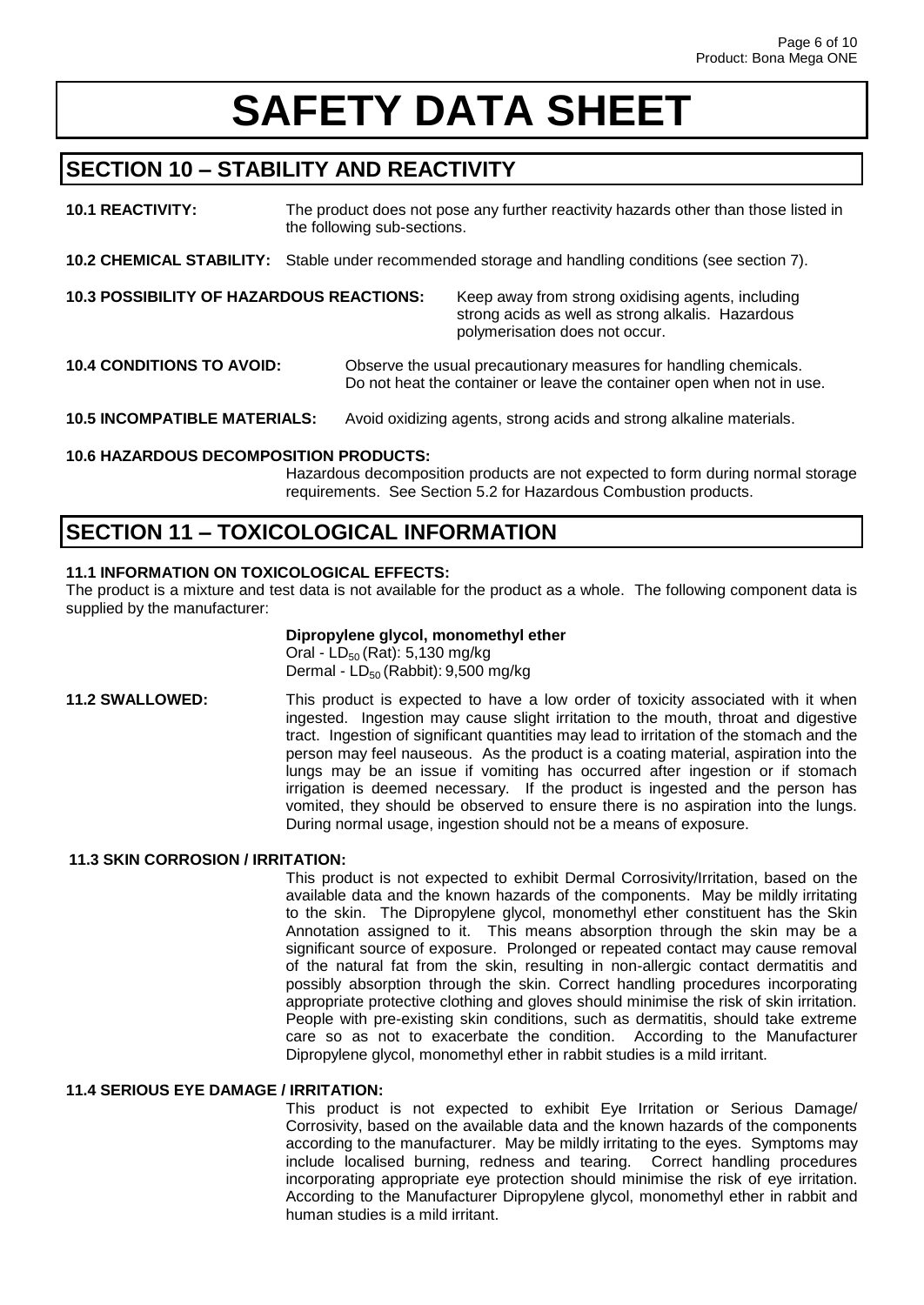# **SECTION 11 – TOXICOLOGICAL INFORMATION - Continued**

| <b>11.5 RESPIRATORY OR</b><br><b>SKIN SENSITISATION:</b> | This product is not expected to be a skin sensitiser based on the available data<br>and the known hazards of the components. This product is not expected to be a<br>respiratory tract sensitiser, based on the available data and the known hazards<br>of the components. |                                                                                                                         |
|----------------------------------------------------------|----------------------------------------------------------------------------------------------------------------------------------------------------------------------------------------------------------------------------------------------------------------------------|-------------------------------------------------------------------------------------------------------------------------|
| <b>11.6 GERM CELL MUTAGENICITY:</b>                      |                                                                                                                                                                                                                                                                            | This product is not expected to be mutagenic based on the available<br>data and the known hazards of the components.    |
| <b>11.7 CARCINOGENICITY:</b>                             |                                                                                                                                                                                                                                                                            | This product is not expected to be carcinogenic based on the available<br>data and the known hazards of the components. |

**11.8 REPRODUCTIVE** This product is not expected to be a reproductive hazard based on the **TOXICITY:** available data and the known hazards of the components.

### **11.9 SPECIFIC TARGET ORGAN TOXICITY (STOT) –**

 **SINGLE EXPOSURE:** This product is not expected to cause organ damage from a single exposure, based on the available data and the known hazards of the components. This product is not expected to pose an irritation hazard at ambient temperature or under normal handling conditions. Not classified as a respiratory irritant, however if the product is used in confined spaces or environments where there is a potential for the build up of vapours or mists, these may cause irritation to the respiratory tract and mucous membranes. Note: The product contains a polyurethane component which means hazardous vapours may be released during operations such as sanding, grinding, cutting and heat stripping of material coated with the product.

### **11.10 SPECIFIC TARGET ORGAN TOXICITY (STOT) –**

 **REPEATED EXPOSURE:** This product is not expected to cause organ damage from prolonged or repeated exposure, based on the available data and the known hazards of the components.

- **11.11 ASPIRATION HAZARD:** Due to the blend of ingredients present, the manufacturer recommends that if swallowed, do NOT induce vomiting. As the product is an aqueous, polyurethane based, polymer dispersion, coating material, aspiration into the lungs may be an issue if vomiting has occurred after ingestion or if stomach irrigation is deemed necessary. As a precaution, if vomiting has occurred after ingestion, the patient should be monitored for adverse effects.
- **11.12 OTHER INFORMATION:** Persons with a history of asthma, atopic conditions, hay fever, recurrent acute bronchitis, interstitial pulmonary fibrosis, occupational chest disease or impaired lung function should be advised against undertaking tasks, such as sanding, grinding, cutting, and heat stripping of material coated with the product. Such tasks may potentially release hazardous vapours associated with the polyurethane dispersion. A person with proven isocyanate sensitivity should not be exposed to polyurethane by-products from these types of tasks.

# **SECTION 12 – ECOLOGICAL INFORMATION**

**12.1 ECOTOXICITY:** There is no data available for the product as a whole. According to the manufacturer, the product has been assessed following the summation method of the CLP Regulation (EC) No 1272/2008 and is not classified as hazardous to the environment. The following Acute Toxicity data has been provided for the components:

#### **Dipropylene glycol, monomethyl ether**

 $EC_{50}$  (Daphnia, 48 hrs.): 1,919 mg/L  $LC_{50}$  (Algae, 96 hrs.): > 969 mg/L  $LC_{50}$  (Fish, 96 hrs.):  $> 10,000$  mg/L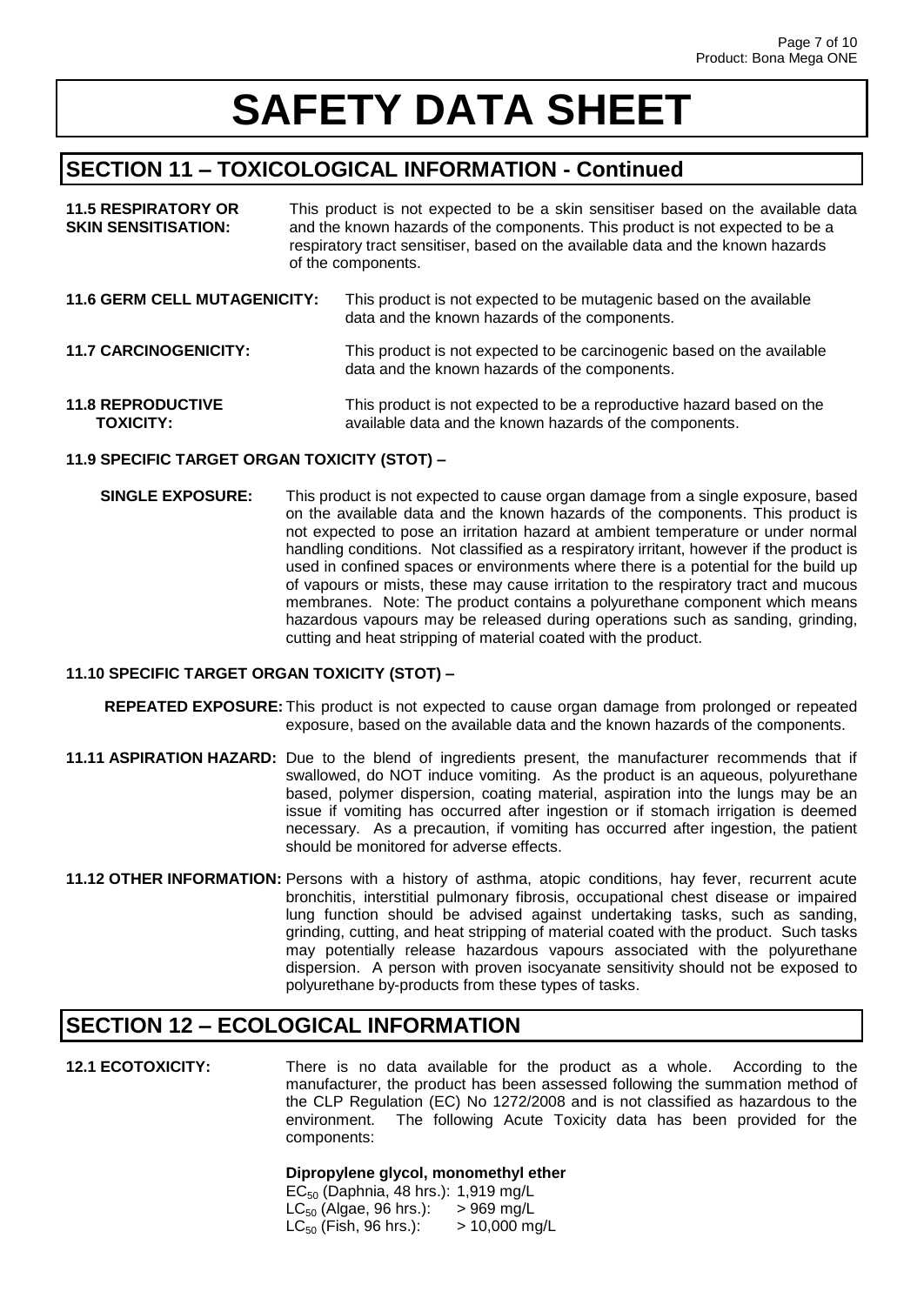# **SECTION 12 – ECOLOGICAL INFORMATION - Continued**

|                                                                     | 12.2 PERSISTENCE & DEGRADABILITY: No persistence or biodegradability data is available for the product.<br>The manufacturer nominates that Dipropylene glycol, monomethyl<br>ether is readily degradable.                            |
|---------------------------------------------------------------------|--------------------------------------------------------------------------------------------------------------------------------------------------------------------------------------------------------------------------------------|
|                                                                     | 12.3 BIOACCUMULATIVE POTENTIAL: No bioaccumulative data is available for the product. The<br>manufacturer nominates that Dipropylene glycol, monomethyl ether<br>has a Log Pow of 0.004 and has a low potential for bioaccumulation. |
| <b>12.4 MOBILITY IN SOIL:</b><br><b>12.5 OTHER ADVERSE EFFECTS:</b> | No mobility data is available for the product.<br>Do not allow product to enter drains, surface water, sewers or<br>watercourses - inform local authorities if this occurs. The product is<br>miscible with water.                   |

# **SECTION 13 – DISPOSAL CONSIDERATIONS**

#### **13.1 DISPOSAL METHODS:**

- **PRODUCT:** The product should not be released to the environment, so any unused material should be recycled wherever possible or be disposed of as hazardous waste at an appropriate collection depot. Spilled product that cannot be recovered should be absorbed and then shovelled into a suitable waste container, such as a plastic drum and then be treated as a solid waste. Follow Government regulations for disposal of such waste. All unused, waste or spilled product must be taken for recycling or disposal by suitably licensed contractors in accordance with Government regulations. Do not pour leftover product down the drain. Small quantities of unwanted material should be brushed out on newspaper, allowed to dry and then disposed of via normal domestic or industrial waste collection.  **CONTAINERS:** Empty containers may contain residual material. They should be completely
	- drained and then stored until reconditioned or disposed of. Empty containers should be taken for recycling or disposal through suitably licensed contractors in accordance with Government regulations. Empty containers should be recycled wherever possible rather than being sent to landfill or incinerated. If being sent to landfill any residual product must be allowed to dry/cure before disposal.

# **SECTION 14 – TRANSPORT INFORMATION**

This product is not regulated for land, sea or air transportation.

#### **14.1 LAND (ADG Code):**

| <b>UN NUMBER:</b>                    |
|--------------------------------------|
| UN PROPER SHIPPING NAME:             |
| <b>TRANSPORT HAZARD CLASS (ES):</b>  |
| <b>PACKAGING GROUP:</b>              |
| <b>ENVIRONMENTAL HAZARDS:</b>        |
| <b>SPECIAL PRECAUTIONS FOR USER:</b> |
| <b>HAZCHEM CODE:</b>                 |

**Not applicable Not applicable Not applicable Not applicable Not applicable Not applicable Not applicable** 

**14.2 SEA (IMDG):**

| UN NUMBER:                           | Not applicable |
|--------------------------------------|----------------|
| UN PROPER SHIPPING NAME:             | Not applicable |
| <b>TRANSPORT HAZARD CLASS (ES):</b>  | Not applicable |
| <b>PACKAGING GROUP:</b>              | Not applicable |
| <b>ENVIRONMENTAL HAZARDS:</b>        | Not applicable |
| <b>SPECIAL PRECAUTIONS FOR USER:</b> | Not applicable |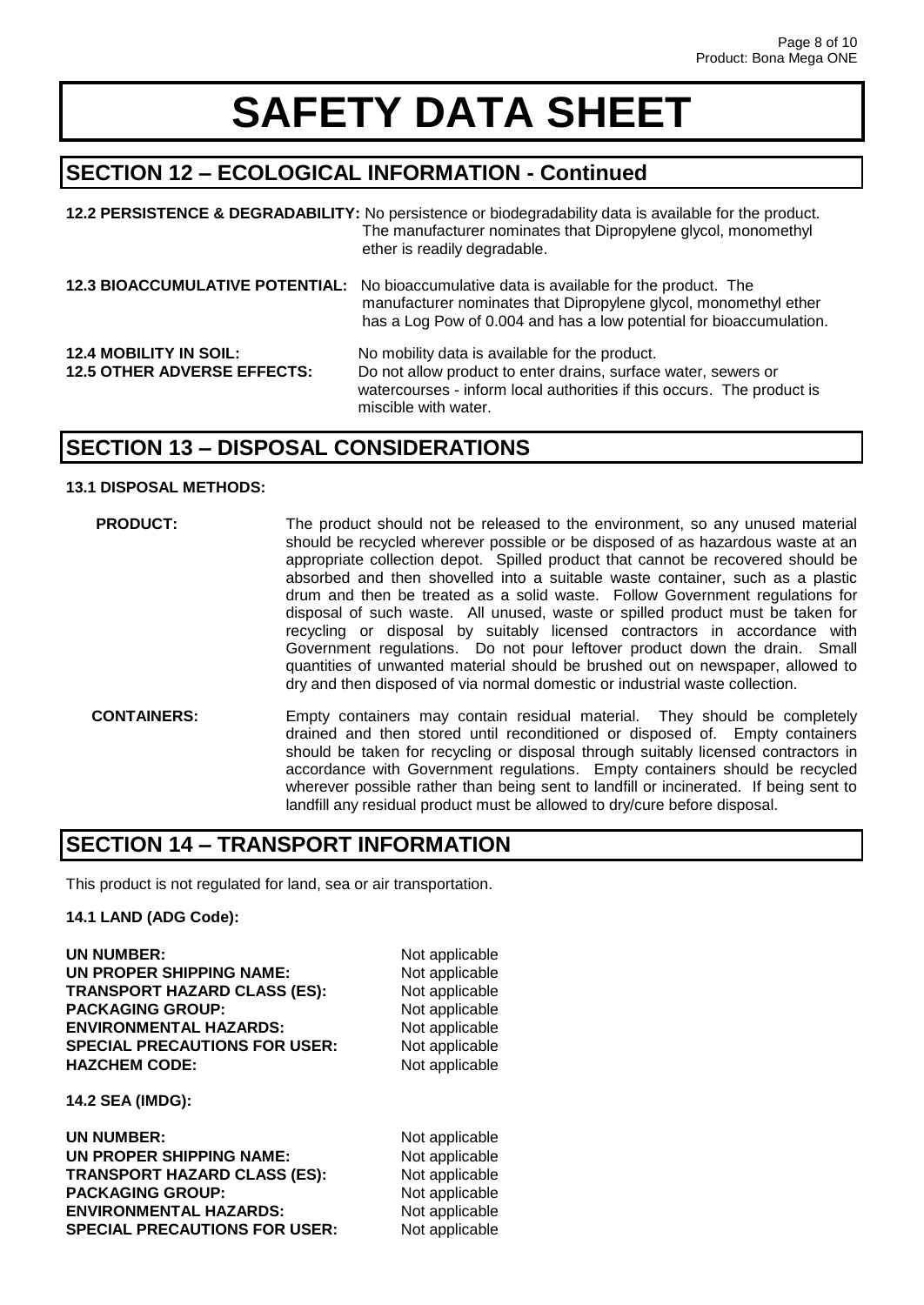# **SECTION 14 – TRANSPORT INFORMATION - Continued**

**14.3 AIR (IATA):**

**UN NUMBER:** Not applicable **UN PROPER SHIPPING NAME:** Not applicable<br> **TRANSPORT HAZARD CLASS (ES):** Not applicable **TRANSPORT HAZARD CLASS (ES):** Not applicable<br>**PACKAGING GROUP:** Not applicable **PACKAGING GROUP: ENVIRONMENTAL HAZARDS:** Not applicable **SPECIAL PRECAUTIONS FOR USER:** Not applicable

# **SECTION 15 – REGULATORY INFORMATION**

**15.1 SAFETY, HEALTH AND ENVIRONMENTAL REGULATIONS:**

**APPLICABLE REGULATIONS:**

**SUSMP:** Not scheduled. **AICS:** AICS: **AICS:** All ingredients are on the AICS List. **MONTREAL PROTOCOL:** Not applicable to this product. **STOCKHOLM CONVENTION:** Not applicable to this product. **ROTTERDAM CONVENTION:** Not applicable to this product. **BASEL CONVENTION:** Not applicable to this product. **INTERNATIONAL CONVENTION FOR THE PREVENTION OF POLLUTION FROM SHIPS (MARPOL):** Not applicable to this product.

**GHS CLASSIFICATION HAZARD CLASS & CATEGORY AND HAZARD STATEMENT:** Not applicable.

# **SECTION 16 – ANY OTHER RELEVANT INFORMATION**

**Date of SDS Preparation:** st April 2019 **Revision:** 0.0

**REVISION CHANGES:** Initial preparation of SDS.

### **ACRONYMS:**

| AURUNTING.          |                                                                                            |
|---------------------|--------------------------------------------------------------------------------------------|
| <b>SUSMP</b>        | Standard for the Uniform Scheduling of Medicines and Poisons                               |
| <b>CAS Number</b>   | <b>Chemical Abstracts Service Registry Number</b>                                          |
| <b>EINECS</b>       | European Inventory of Existing Commercial Chemical Substances                              |
| <b>UN Number</b>    | United Nations Number                                                                      |
| <b>OSHA</b>         | Occupational Safety and Health Administration                                              |
| <b>ACGIH</b>        | American Conference of Governmental Industrial Hygienists                                  |
| <b>HSE-WEL</b>      | Health and Safety Executive - Workplace Exposure Limit                                     |
| EH40                | EH40/2005 Workplace Exposure Limits                                                        |
| <b>IMDG</b>         | <b>International Maritime Dangerous Goods</b>                                              |
| <b>IATA</b>         | International Air Transport Association                                                    |
| <b>IUCLID</b>       | International Uniform Chemical Information Database                                        |
| <b>RTECS</b>        | <b>Registry of Toxic Effects of Chemical Substances</b>                                    |
| %W/W                | Percent weight for weight                                                                  |
| <b>OECD</b>         | Organisation for Economic Co-Operation and Development                                     |
| ADG Code            | Australian Code for the Transport of Dangerous Goods by Road and Rail                      |
| <b>HAZCHEM Code</b> | Emergency action code of numbers and letters which gives information to emergency services |
| <b>NOHSC</b>        | National Occupational Health and Safety Commission                                         |